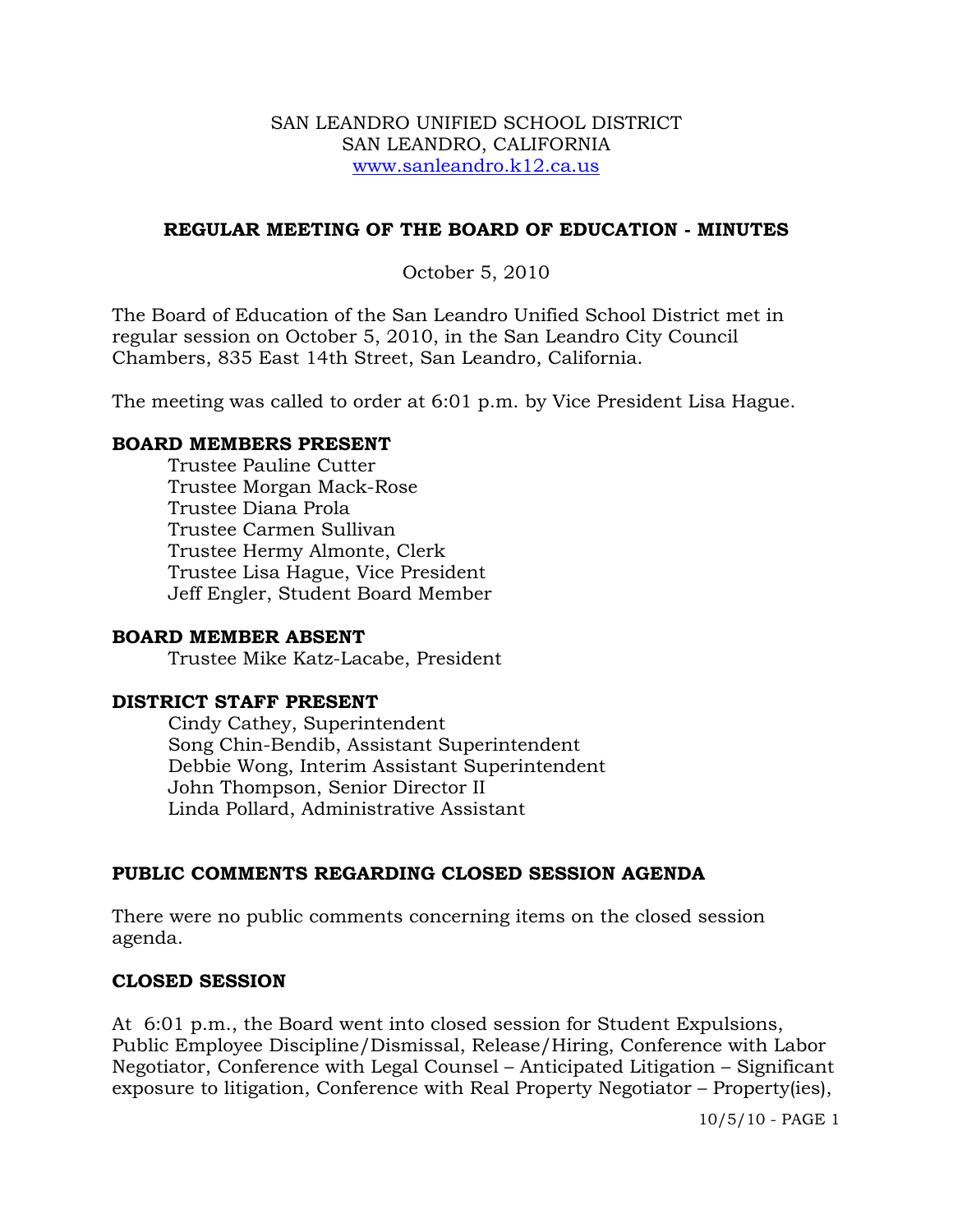and Conference with Legal Counsel - Existing Litigation pursuant to Education Code Sections 35146 and 48918(c), and Government Code Sections 54957, 54957.6, 54956.9(b), 54956.8, and 54956.9. The closed session was adjourned at 7:00 p.m.

The Board returned to open session at 7:05 p.m. with the Pledge of Allegiance to the Flag. Vice President Hague said the Board had been in closed session where the following action was taken:

 On a motion made by Trustee Cutter and seconded by Trustee Mack-Rose, the Board approved a settlement agreement with a certificated employee that resolves all matters with the employee, by a 5-1 vote. Trustee Sullivan voting no and Trustee Katz-Lacabe was absent.

# **APPROVAL OF AGENDA**

On a motion made by Trustee Sullivan and seconded by Trustee Almonte, the Board approved the agenda for the regular meeting of October 5, 2010, by a 6- 0 vote. Trustee Katz-Lacabe was absent.

### **PRESENTATIONS**

McKinley Elementary School's Side Garden Removal

 The Principal at McKinley Elementary School provided a presentation about removing the side garden at the campus. The school faces many challenges in terms of safety for its campus. Other issues in addition to safety are:

- Prevent potential theft hazard to properties
- Improve traffic flow at the alleyway
- Increase parking spaces
- Abate fire hazards

 Principal Mott stated that with the new design, the existing fencing around the garden will be removed and reused to minimize costs, and will secure side access to the campus using the same fencing. A new gate will be installed which will be locked in the evening hours and on weekends, unless there is a Facilities Use Permit.

 If approved, the work would be scheduled to begin on November 19 and will continue through the week of November 22-26 (fall holiday) when school is not in session. This upgrade would provide a net gain of 3 parking spaces to the current 35 that are available on the McKinley campus. The estimated cost is about \$10,000; \$7,000 for repairing and resurfacing asphalt and \$3,000 for fencing.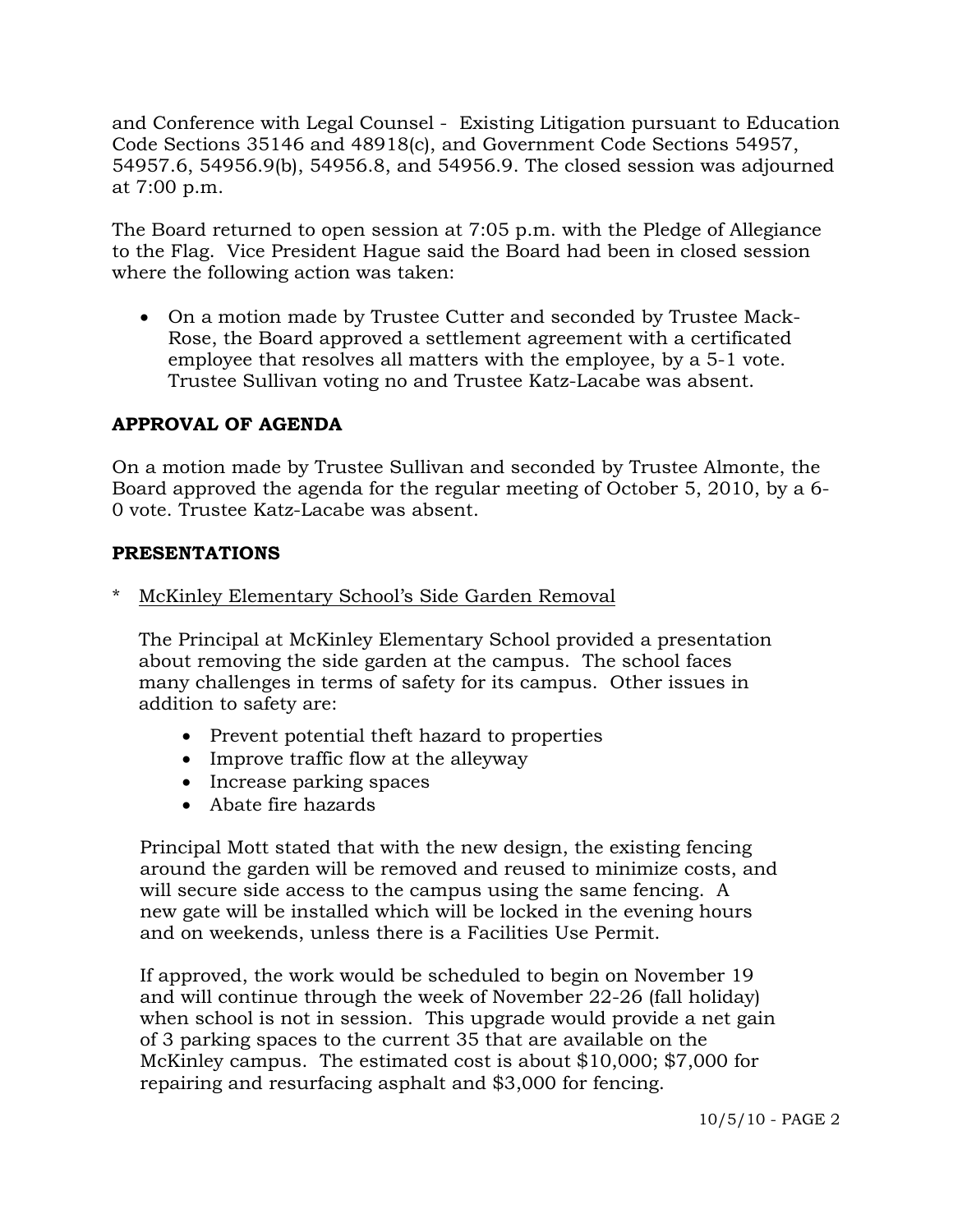Following the presentation, a concern was raised as to why McKinley Elementary was selected and not the other schools. Assistant Superintendent Song Chin-Bendib explained that with the many safety violations due to its being "open" to anyone, and the numerous times that the campus has been tagged with graffiti and vandalism over the past few months, it had become apparent that there was an urgency to address this. However, the Assistant Superintendent noted that the principals have been asked to provide staff with a list of their highest priority project needs. She will compile the information into a matrix, which will be brought to the Facilities and Technology committee for consideration.

Additional comments and suggestions raised by the Board included:

- The need for an overall plan for using Measure B funds to avoid a "piece-meal" approach
- Interested in seeing plans for the front garden of McKinley
- The community will still have access to the playground and field
- Consider installation of convex mirrors to help prevent accidents
- Consider parking cars in a riser-type fashion (i.e. one car on top of another) to increase parking for staff

## **CONFERENCE ITEM**

#### Facilities and Construction

## 5.1-CF Removal of McKinley Elementary School's Side Garden

Trustee Cutter reiterated the importance of compiling a matrix of District-wide project needs before further Measure B funds are spent.

On a motion made by Trustee Prola and seconded by Trustee Cutter, the Board approved the removal of McKinley Elementary School's side garden by a 6-0 vote. Trustee Katz-Lacabe was absent.

## **PRESENTATIONS**

San Leandro High School (SLHS) Campus Security

 Elisa Alvarez, SLHS Assistant Principal/Intervention Coordinator and Sheila Lawrence, Director of Student Support Services, provided an update on the work that has been implemented by the campus security team at both the Fred T. Korematsu (FTK) Campus and main high school campus. They shared their work plan to ensure a safe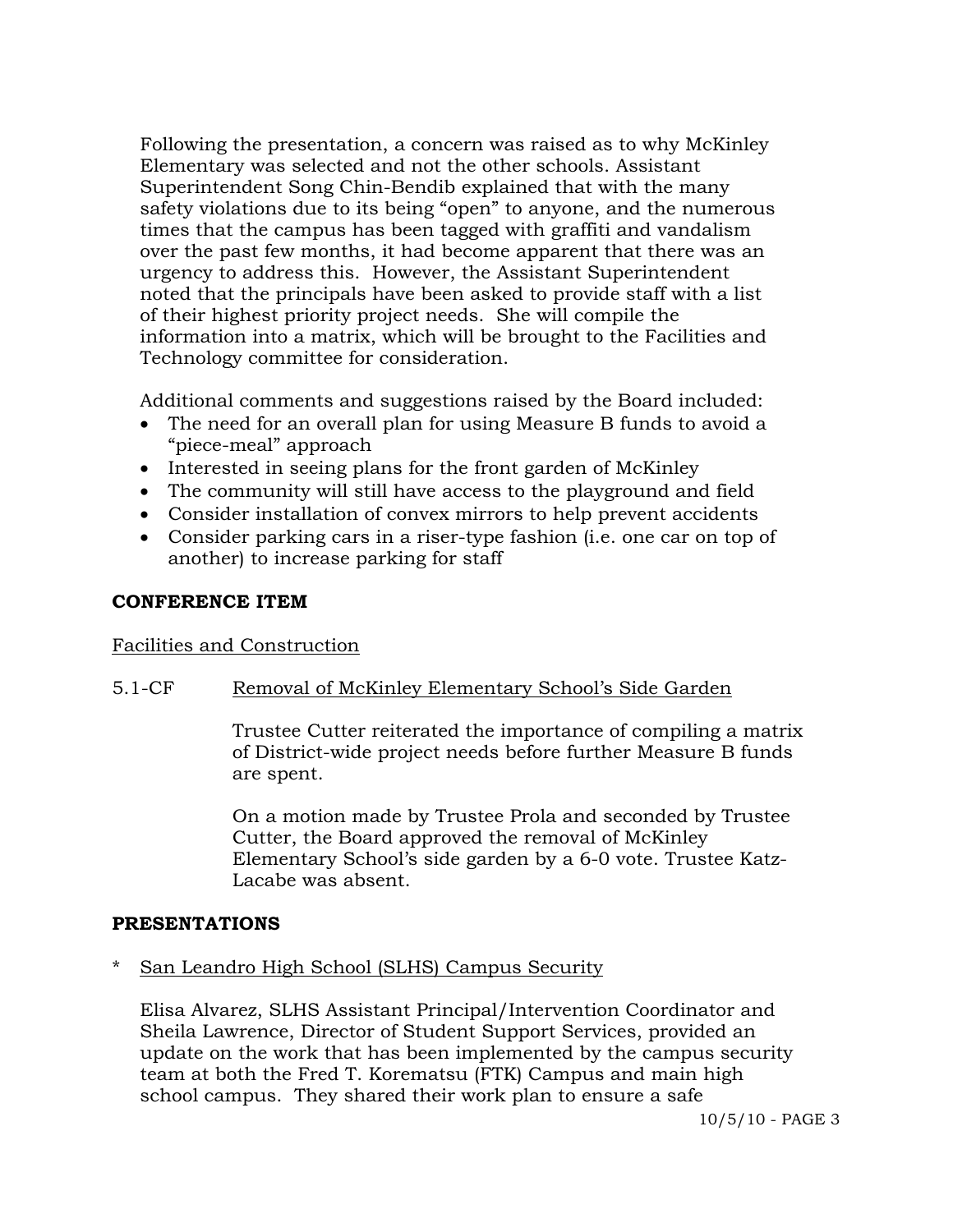environment for students and staff including:

- Goals and Objectives
- Protocols and Expectations
- Communication
- Training
	- o District
	- o SLHS Site Map (established zones for supervisions at both the main and FTK campuses)
- Challenges with the addition of the new FTK campus and the impacts to both campuses
- Recommendations & Next Steps

Areas of concern and suggestions voiced by the Board included

- Coverage at the front door entrance of the main building
- Emergency procedure protocols
- Splitting the lunch times
- Lack of subs for female physical education teachers
- Overtime for security at games
- The need for a more thorough evaluation of overall security needs and the development of a short-term and long-term action plan
- Assistant Superintendent of Business Services, Song Chin-Bendib, provided a presentation to the Board to address the following budgetrelated issues:
	- Status of the State Budget for 2011-12 and its impact to the San Leandro Unified School District:
		- o September 23, 2010, School Services Inc. estimated a net funded 0% Cost of Living Adjustment (COLA) for 2011-2012, rather than the projected 2.10% COLA
		- o The loss of the 2.10% COLA means a reduction of about \$916,000 in expected revenue for the District
	- Senate Bill (SB) 847 Federal Jobs Bill
		- o San Leandro stands to receive  $$1,622,948$  ( $$1,460,688 90\%$ ) this year; and the remaining  $10\% - $162,298 -$  to be evaluated by the state in July 2010)
		- o \$1,460,686 was received and posted to the District Treasury account on September 24, 2010
	- Finance Committee recommendations as of September 27, 2010:
		- o Apply the \$916,00 loss from the projected 0% COLA against the Federal Jobs Bill
		- o Consider spending half of the \$544,686 balance of the Federal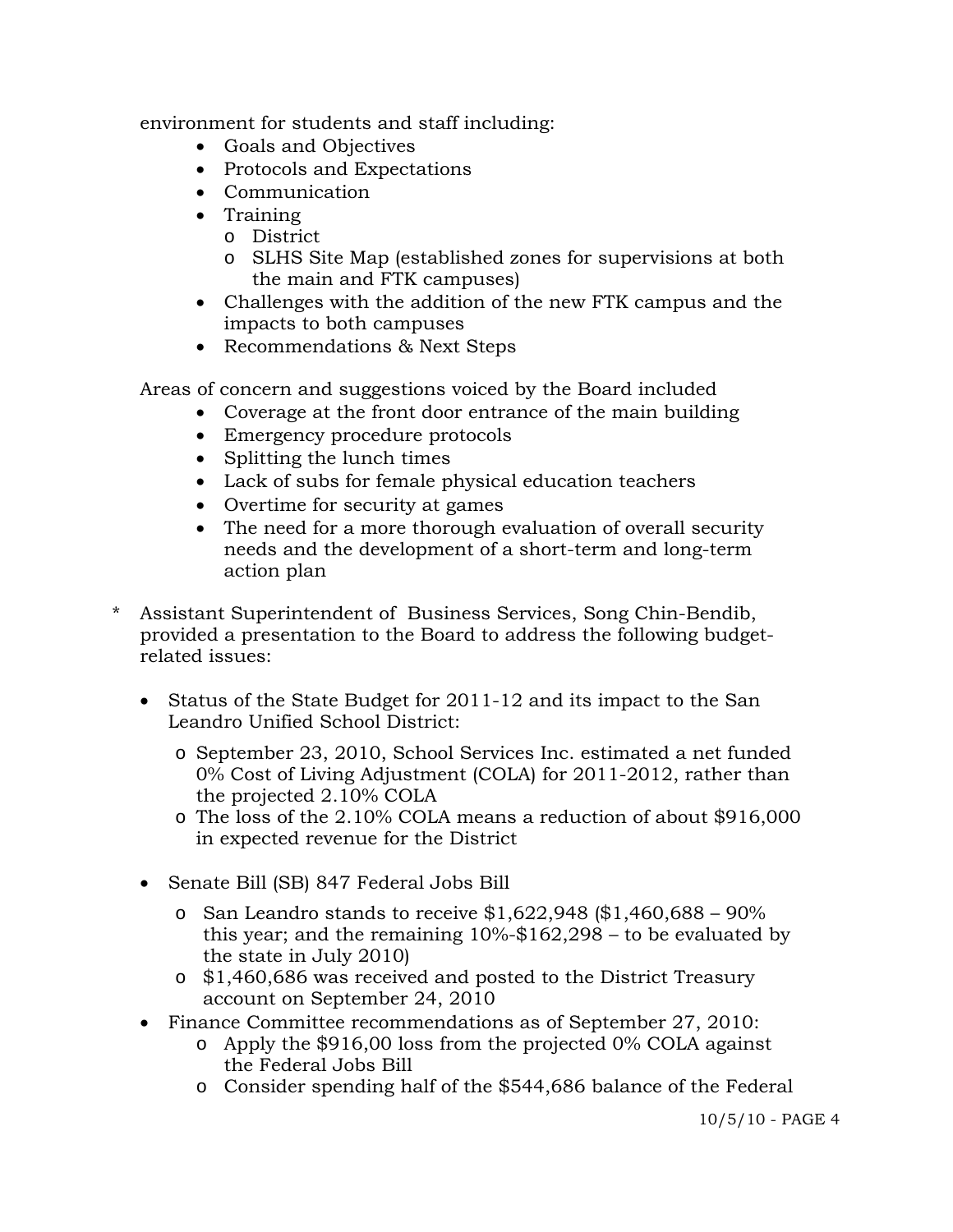Jobs Bill towards collaboration time for K-5 teachers; collaboration time for 6-9 grade teachers; support site K-5 Tiered Intervention assessment and purchase grades 1-5 Curriculum Associates Content assessment books

- o Restore elementary schools library/media para-educators
- o Provide a 1.0 FTE custodial position at the soon-to-be opened Arts Education Center
- o Restore partial Vice Principal positions

 The Board asked for clarification on the estimated cost of going back to CSR at 20:1 or staying at 28:1, and briefly discussed the Finance Committee's recommendations for use of the Federal Jobs Bill funds. A suggestion was raised to possibly schedule a community forum or budget work session to discuss the budget and the 2012/13 cuts in preparation for the First Interim report.

 Based on an unsigned budget and the upcoming School Services Inc. conference, the Board decided to hold off on any action until the October 19, 2010, Board meeting regarding potential use of the Federal Jobs Bill funds, with the exception of approving the purchase of Grades 1-5 assessments, due to time sensitivity.

# **CONFERENCE ITEM**

## Business and Operations

4.1-CF Discussion, Review and Approval of Budget Expenditure Modifications to be Incorporated in the First Interim of 2010- 11 which Includes Fiscal Years 2011-2012 and 2012-13

> The Board discussed and considered approving Budget Expenditure Modifications to be Incorporated in the First Interim of 2010-11 which Includes Fiscal Years 2011-2012 and 2012-13.

# **PUBLIC COMMENT**

- Maggie Heredia-Peltz, Bancroft Middle School principal, addressed the Board in support of restoration of the VP positions at the middle schools. Specifically focusing on Bancroft, Ms. Heredia-Peltz cited areas that are being impacted such as safety, supervision, planning, and retaining staff.
- Carol Delton, San Leandro Teachers' Association,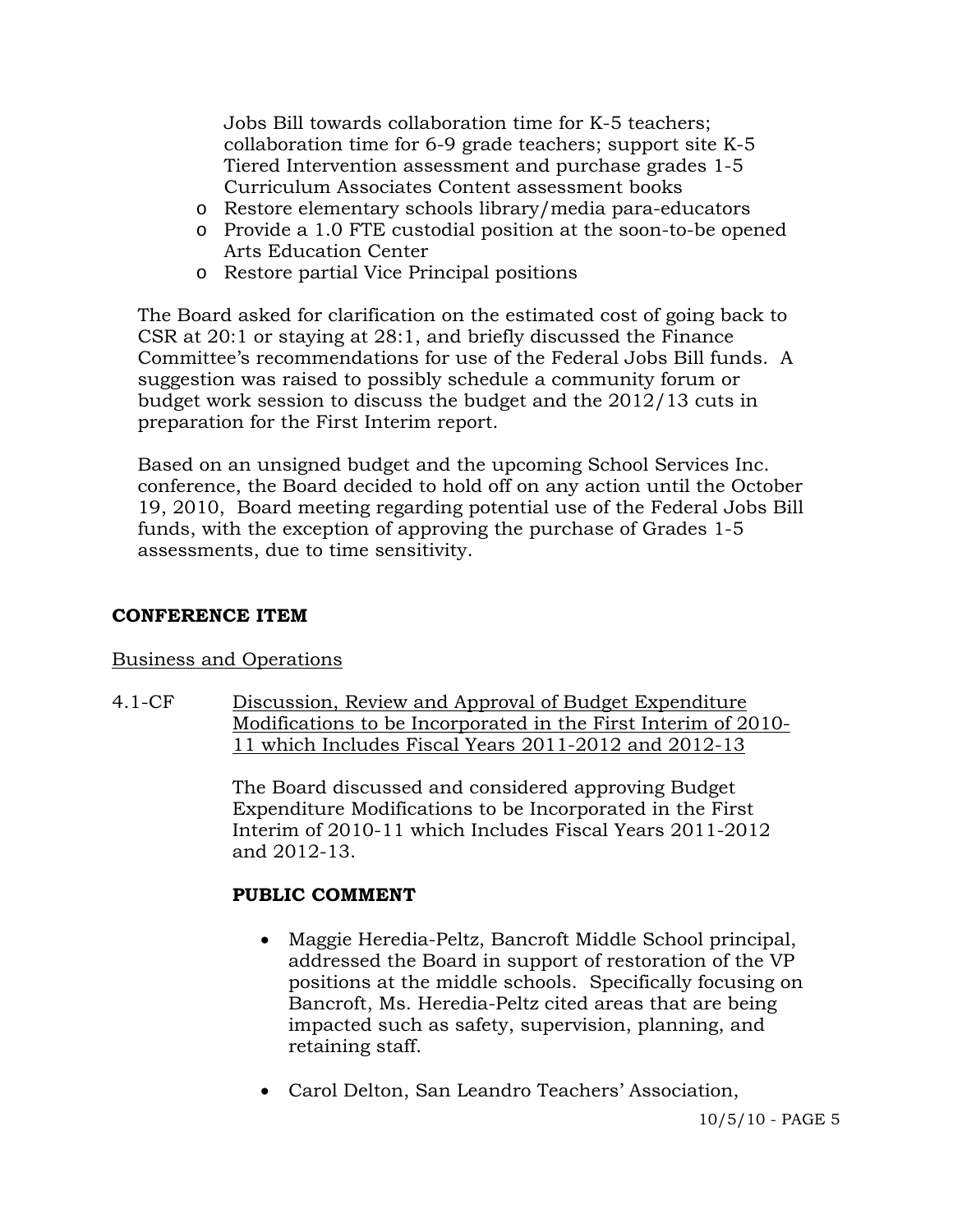agreed that it would be prudent to hold off making any budget decisions until later in the month. She had questions about the calculations, healthcare; and the Curriculum Associates Content (CAC) assessment books. She urged the Board to carefully look at cuts over the last two years, and the substantially higher ending balances in other sweepable funds.

On a motion made by Trustee Mack-Rose and seconded by Trustee Sullivan, the Board approved the purchase of Grades 1-5 Curriculum Associates content assessment books (\$13,600) due to the time sensitivity, with the understanding that the Board will review the remaining Finance Committee recommendations after the budget is signed, by a 6-0 vote. Trustee Katz-Lacabe was absent.

### **PRESENTATION**

Board of Education – Filling a Vacancy

 Superintendent Cindy Cathey provided information to the Board of Education regarding the timeline and process for making an appointment to fill the vacancy for Trustee Area 6 due to a "failure to elect," meaning that the County Registrar of Voters has determined that an election will not be held because no candidate has filed (within the deadline for submitting paperwork) to run for a Board seat(s). The presentation included a review of the following:

- Letter of interest
- Required qualifications
- Timeline
- Application form
- Required signature form
- Trustee map and street boundaries
- Formation of an Ad Hoc Committee

Key points included:

Basic Qualifications:

- Reside within the boundaries of Trustee Area 6
- Be 18 years of age or older
- Be a registered voter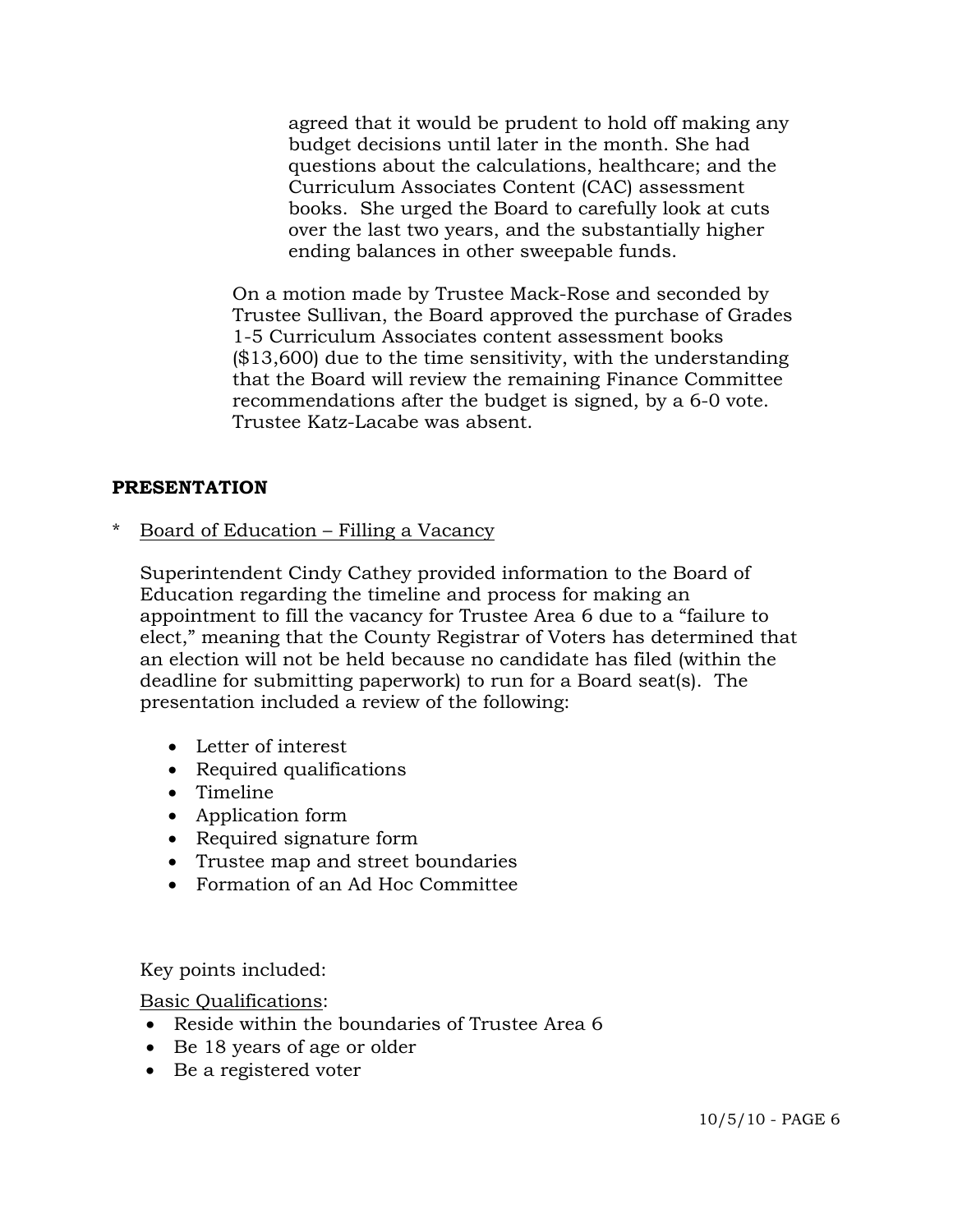Application Process:

- Complete the two-page application
- Obtain a minimum of 20 nomination signatures from registered voters which will be verified by the County Registrar of Voters
- Packets can be obtained at the San Leandro Main Library, Monroe and Wilson Elementary Schools, John Muir Middle School, and Lincoln High School or downloaded from the District website
- The completed application must be submitted to the Superintendent's Office no later than 4:00 p.m. October 15 and can be hand delivered or faxed

Next Steps:

- Board members are available to answer questions from potential candidates
- Arrange for the County to certify nomination signatures
- Form an Ad Hoc Committee to meet on October 15, 4:15 p.m. to review applications
- Board members to submit possible interview questions to Superintendent and Board President
- Interview candidates in open session at the October 19 Board meeting (Candidates will be sequestered and interviewed separately)

## **CONFERENCE ITEM**

## General Services

## 1.1-CF Discuss and Finalize the Process for Making an Appointment to Fill the Trustee Area 6 Vacancy Due to a "Failure to Elect"

The Board discussed and finalized the process for filling the Trustee Area 6 vacancy due to a "Failure to Elect."

There was some discussion on whether the Ad Hoc Committee should meet on Friday, October 15, or on Monday, October 18. The Board concluded that the decision would be made by the committee once it was formed.

On a motion made by Trustee Prola and seconded by Trustee Almonte, the Board finalized the process for making an appointment to fill the Trustee Area 6 vacancy due to a "Failure to Elect" by a 6-0 vote. Trustee Katz-Lacabe absent.

## **PUBLIC TESTIMONY ON NON-AGENDA ITEMS**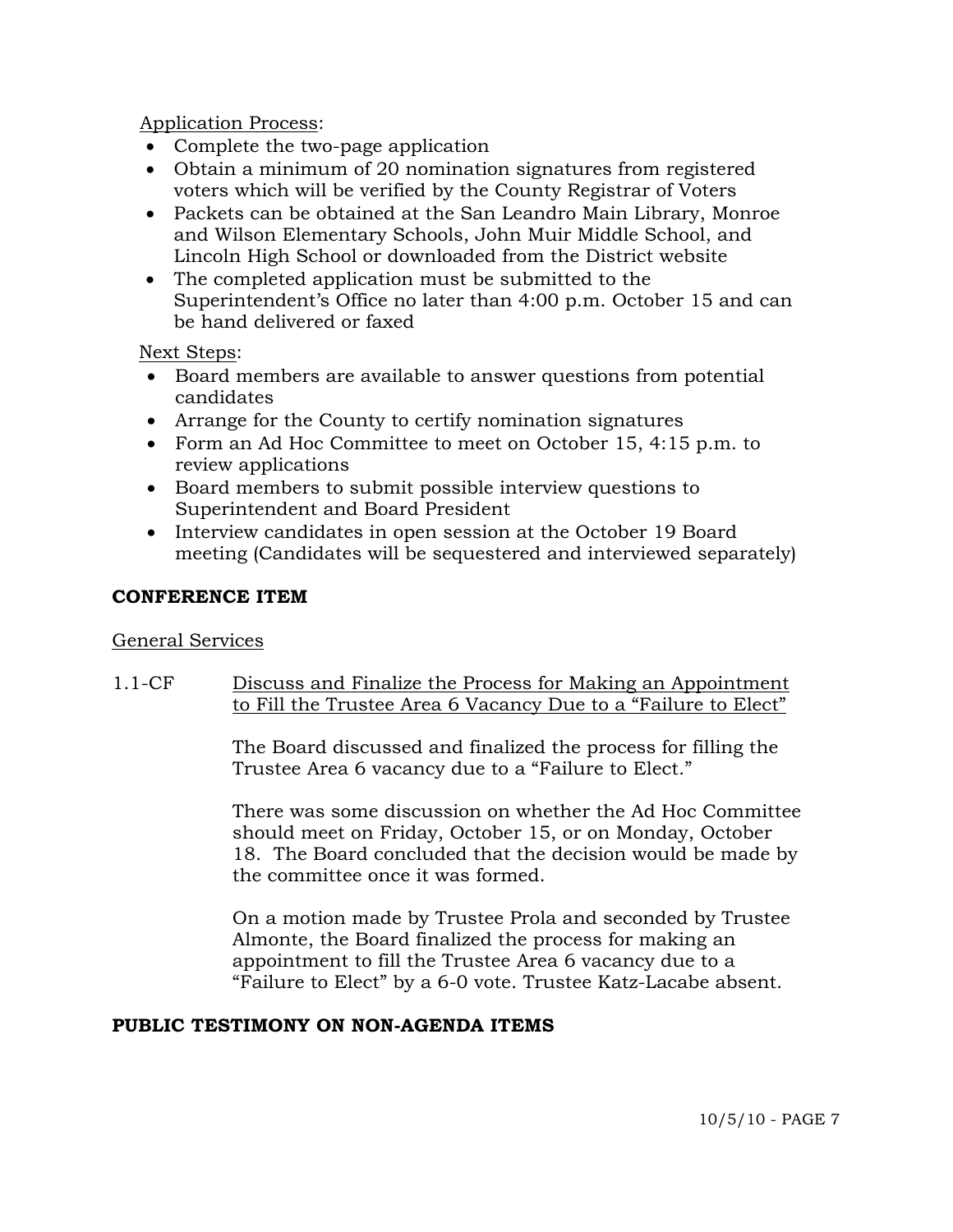Ted Kai, write-in candidate for District 5 San Leandro City Council, addressed the Board regarding the leadership and issues facing the City of San Leandro and the school district.

# **REPORTS**

- 1) Correspondence Student Board member Jeff Engler reported, on behalf of Clerk Almonte, receipt of the following emails from September 11, 2010, - October 5, 2010: From Dan Martin regarding "Study: Teacher Bonuses Don't Improve Test Scores"; from Sheila Jordan regarding "Registration Extended: 2010 Teacher of the Year Awards"; from Ebado Ismail regarding "September/October 2010 Bancroft Middle School Newsletter"; from Robin Michel regarding "Reminder (and a few logitics); from Wafaa Aborashed regarding "Speak Out Against Attempt to Change the Law and Crematories"; from Robin Michel regarding "News Release: SLHS Fred T. Korematsu Dedication Ceremony"; from Erica Beyeri regarding "Expand Your Classroom with a Personal eLibrary"; from Stephen Cassidy regarding "Gov. Signs Bill Designating Jan 30 as Fred Korematsu Day of Civil Liberties": from Deborah and Kevin Cox regarding "Eat Out for Education – Wednesday, October 6"; from Dan Martin regarding "Religious Music in Schools."
- 2) Student Board Member Report Student Board member Jeff Engler updated the Board on the activities at San Leandro High School and the Fred T. Korematsu Campus:
	- San Leandro High School student body continues to involve the freshmen in the school process
	- Currently six clubs are conducting regular meetings at both campuses
	- The freshman had their first class board meeting today
	- Every week students from ASB visit the FTK campus to help with meetings and activities at lunch
	- In an effort to increase student recognition, a program has been formed whereby teachers can nominate students to be recognized as a "Hidden Treasure." Every two months students who have been recognized will have their name displayed at the school
	- Homecoming events will begin in a month. Specific dates will be announced at the next meeting
- 3) Union Representative Reports
	- Carol Delton, on behalf of the San Leandro Teachers' Association, addressed the Board regarding the impact of the last two years of cuts on their members, their priorities for the District's Federal Jobs Bill entitlement (to be released over the next year),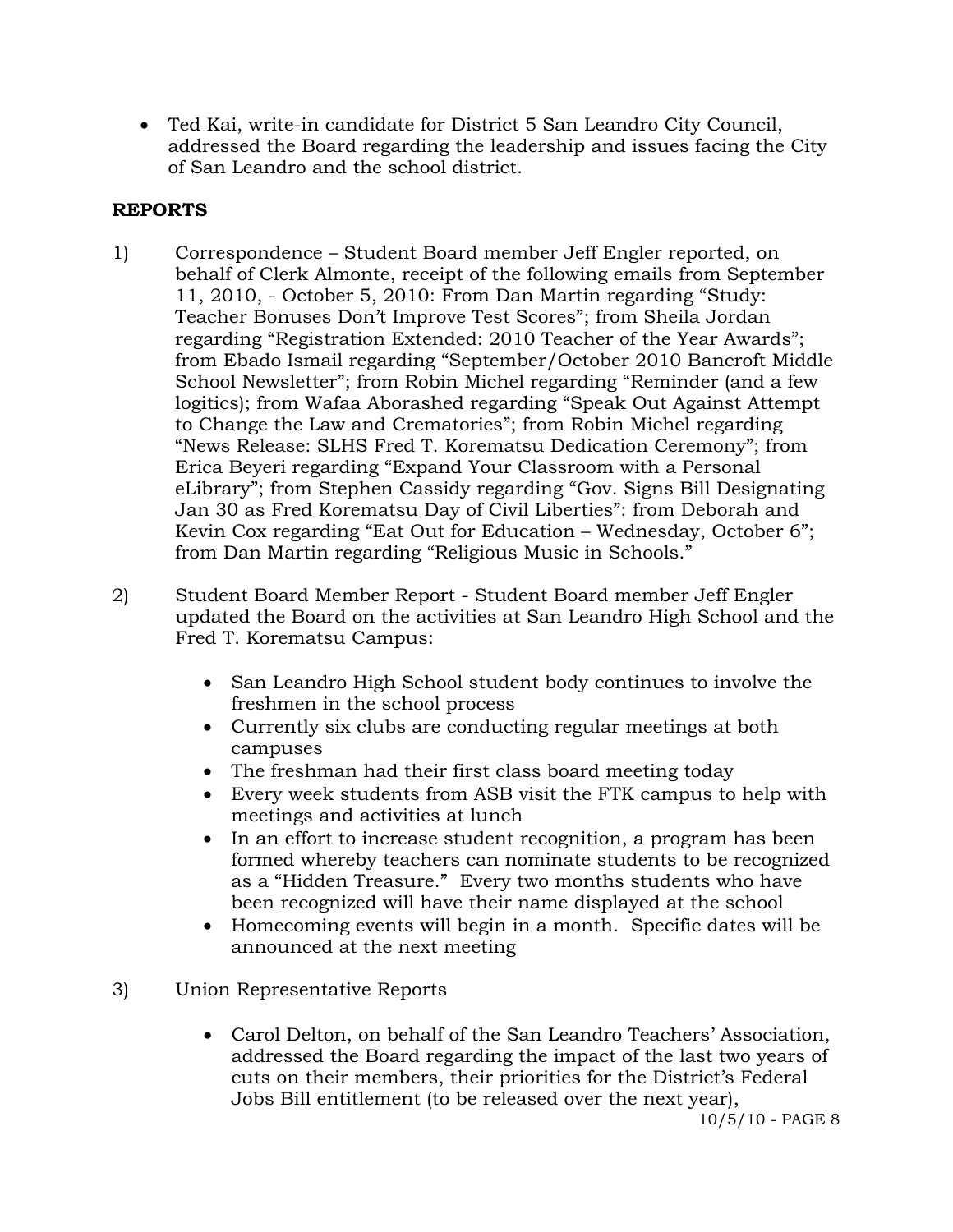maximizing the available balances from all funds to curtail further program reductions, following through with the sale of unused property, soliciting donations for needed materials, subsidizing some of the programs, such as sports, to relieve the general fund and a Bridge K Program.

4) Superintendent Report – Superintendent Cathey reported that the Fred T. Korematsu Dedication Ceremony was a momentous celebration and event. She reflected on the significance of this beautiful building, and the program that the District is working so hard to implement, noting that it is so fitting that the campus be named after a civil rights hero.

The Superintendent also noted the following upcoming events:

- The Teacher of Year Celebration will be this Thursday, October 7, 6 p.m. District teachers Stacey Kaplan and Mary Styner are among the teachers being honored
- International Walk or Roll to School Week will be celebrated at Roosevelt, Washington, Madison, and Garfield Elementary School on Wednesday, October 6 beginning at 8:00 a.m. McKinley Elementary will celebrate on Thursday, October 7, 8:00 a.m.
- SLED "Eat Out for Education" is the first Wednesday of each month

# 5) Board Committee Reports

- Facilities/Technology Trustee Pauline Cutter reported that the committee met on September 27, 2010, and discussed the modernization project for parking at McKinley Elementary School, modernization project to repair emergency ramps at Madison Elementary School/IMC Center, Change Order #2 to West Coast Contractors for construction of the Wilson Elementary School Heating and Roofing project and Change Order #1 to Ralph Larsen & Son for construction of the San Leandro High School restroom renovation project and Notice of Completion for the San Leandro High School Library Expansion project which are being brought to the Board for consideration tonight. The next meeting will be October 8, 2010.
- Finance Trustee Mack-Rose reported that the committee met on September 28, 2010, and heard an update from the Budget Advisory Committee meeting on September 22, 2010, reviewed and discussed budget restoration priorities and the process for the October 5, 2010, Board meeting, and discussed other budget information as appropriate. Trustee Mack-Rose also said that she would be attending the School Services budget presentation on Monday, October 11 with Superintendent Cathey and Assistant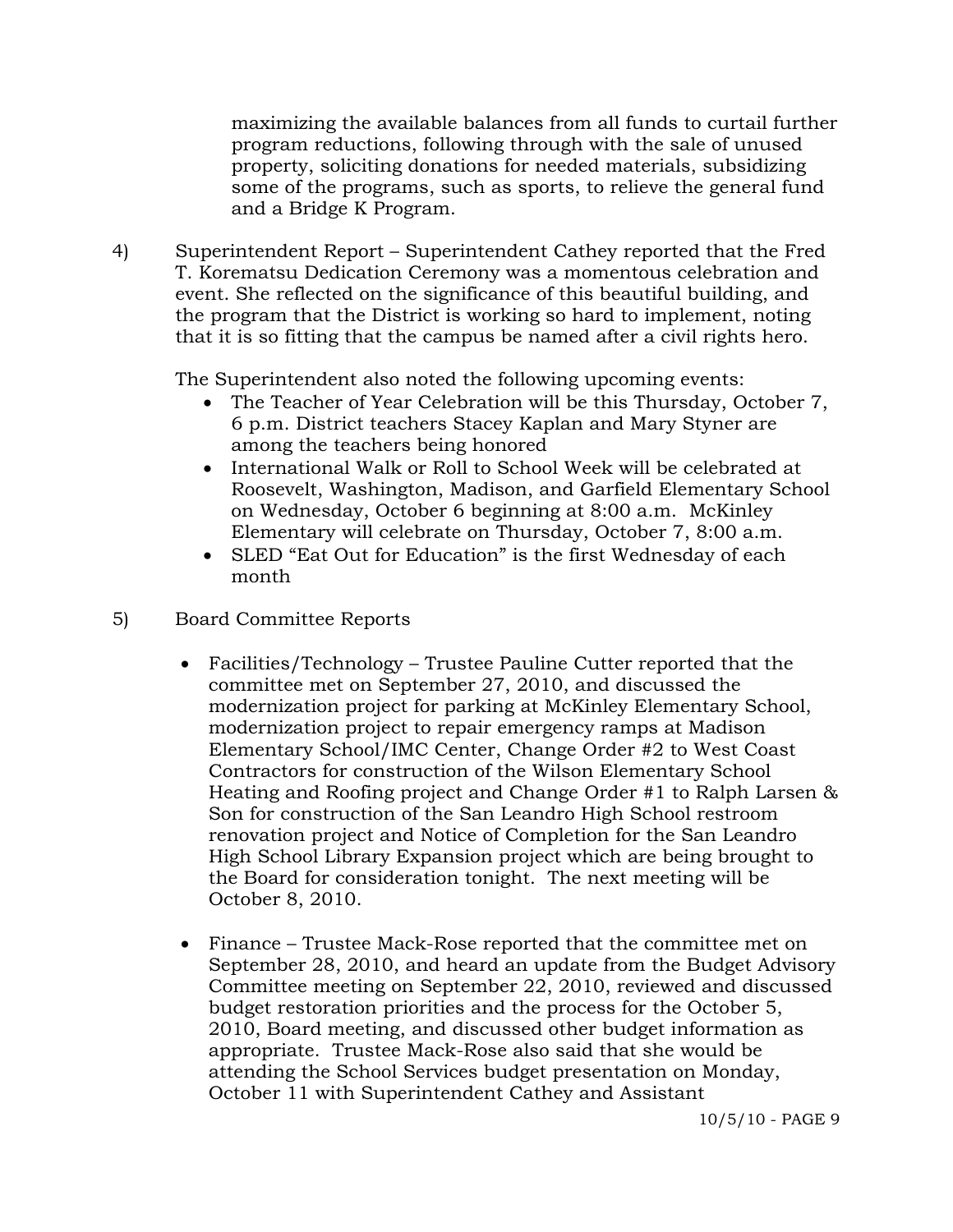Superintendent Chin-Bendib.

 Communication – Trustee Sullivan reported that the committee met on October 1, 2010, and discussed the Measure B newsletter, Measure M Communication, District website, and the Superintendent's monthly article in the San Leandro Times, noting that the Superintendent will try for an October article focusing on health and nutrition. The committee agreed to try to meet once a month, either on a Thursday or Friday.

Board Representatives' Reports

 Eden Area Regional Occupational Program – Trustee Almonte reported that the regular meeting will be Thursday, October 7, at 4:30 p.m.

# **CONSENT ITEMS**

The following items were pulled from the Consent Calendar:

 3.4-C Consultant Contract Agreement between the San Leandro Unified School District and Monica Molton, for Basic Cosmetology Instruction, for the 2010-2011 School year at Lincoln High School

(Requested by Trustee Cutter)

- 3.6-C Out-of-State Field Trip for San Leandro High School DECA Students to Orlando, Florida, April 30-May 5, 2011
- 3.7-C Recommendation for Readmission from Expulsion for Student E10-08/09

(Requested by Trustee Prola)

- 3.2-C Non-Public School/Agency Contracts
	- 3-3-C Consultant Contract Agreement between San Leandro Unified School District and Melanin Bulford, Digital Media Instructor, for the 2010-2011 School Year for Lincoln High School
	- 5.2-C Notice of Completion for the San Leandro High School Library Expansion Project

(Requested by Trustee Mack-Rose)

General Services

# 1.1-C Approval of Board Minutes – August 24, 2010

1.2-C Approval of Board Minutes – September 8, 2010

Human Resources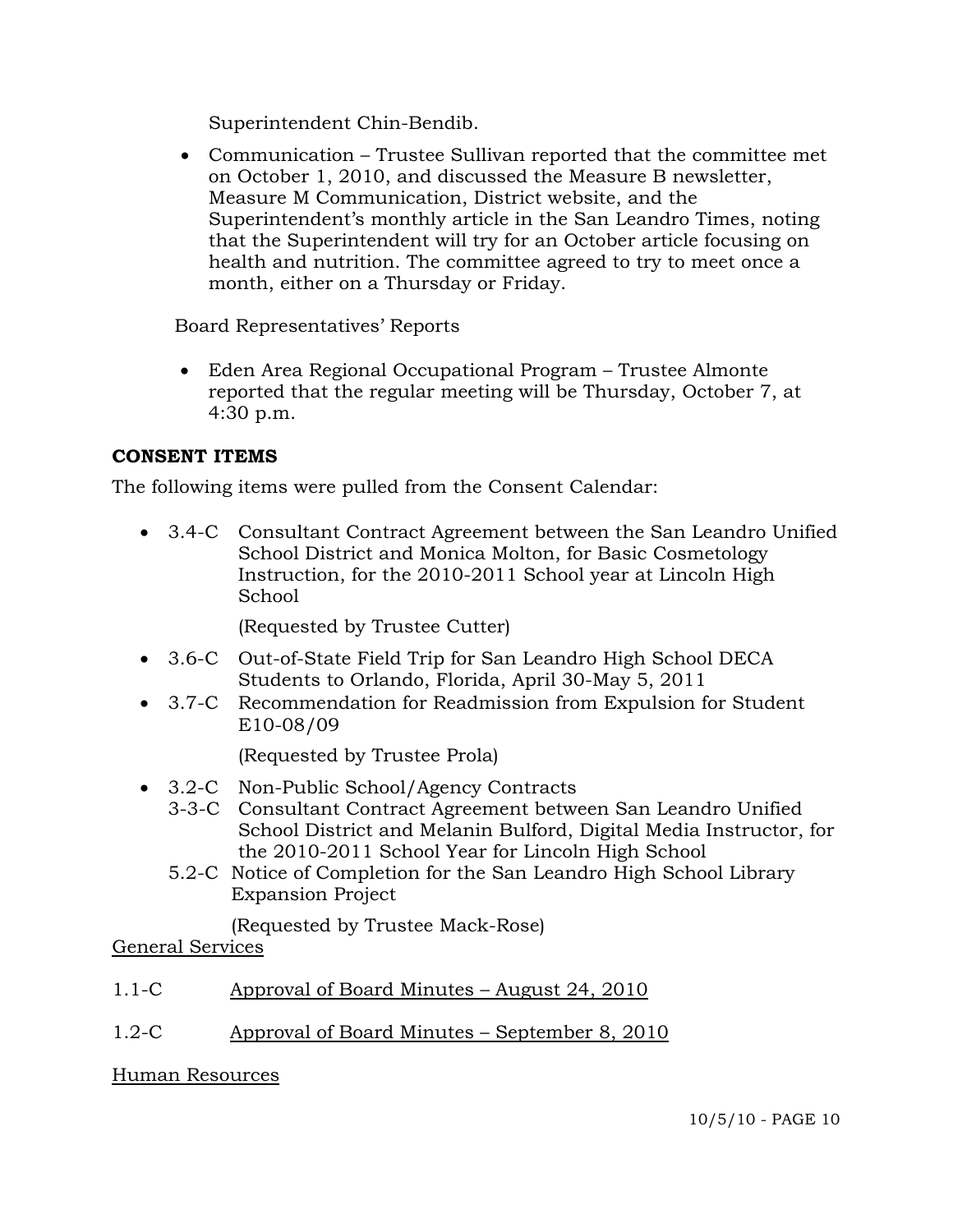2.1-C Acceptance of Personnel Report

# 2.2-C Renewal of Student Teaching Agreement

### Educational Services

- 3.1-C Acceptance of Donations
- 3.5-C Discard Textbooks and Supplemental Books that are Old, Damaged or in Poor Condition at Garfield Elementary School
- 3.8-C Recommendation to Continue the Expulsion Order for Student E20- 09/10 Who has Left the San Leandro Unified School District and We are Unable to Verify the Success of His/Her Expulsion Order

## Business Operations

- 4.1-C Resolution #10-60 Proclaiming the Week of October 11-15, 2010, as National School Lunch Week
- 4.2-C Resolution #10-61 to Declare Certain Equipment Surplus and/or Obsolete

## Facilities and Construction

5.1-C Change Order #1 to Ralph Larsen & Son

On a motion made by Trustee Prola and seconded by Trustee Cutter, the Board approved the remaining consent items by a 6-0 vote. Trustee Katz-Lacabe was absent.

## Educational Services

3.2-C Non-Public School/Agency Contract

Staff explained that students are identified by where they were born (in this case San Lorezno); however, the student lives in San Leandro.

10/5/10 - PAGE 11 On a motion made by Trustee Mack-Rose and seconded by Trustee Cutter, the Board approved the non-public school/agency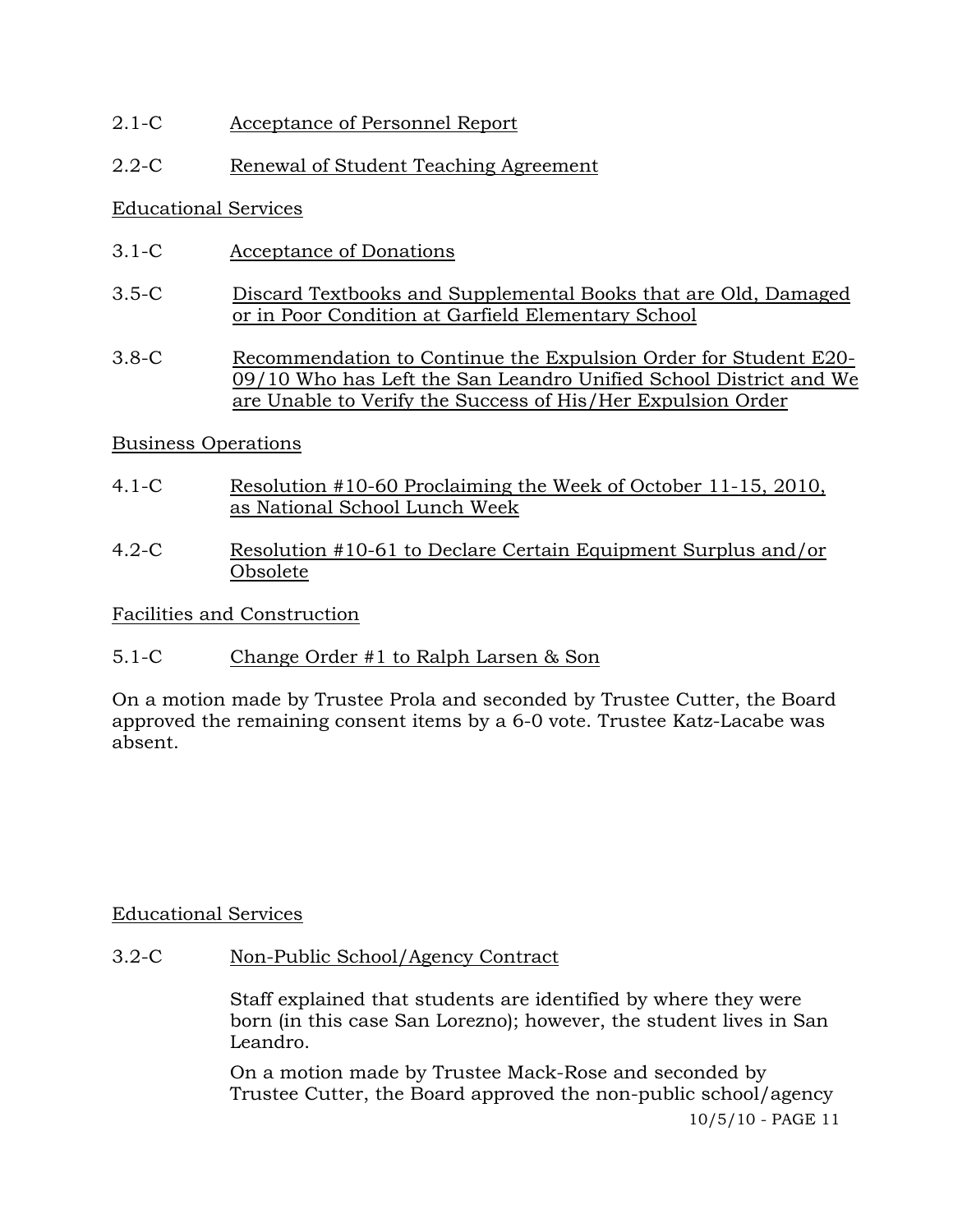contract by a 6-0 vote. Trustee Katz-Lacabe was absent.

3.3-C Consultant Contract Agreement between the San Leandro Unified School District and Melanin Bulford, for Digital Media Instruction, for the 2010-2011 School Year at Lincoln High School

> Responding to Trustee Mack-Rose, Assistant Superintendent Debbie Wong stated that the hourly rate for this contract was \$30/hour for a total cost of \$5,550, adding that, in the future, this information would be included in the background information for all consultant contracts and agreements.

> On a motion made by Trustee Mack-Rose and seconded by Trustee Prola, the Board approved the consultant contract agreement between the San Leandro Unified School District and Melanin Bulford, for digital media instruction, for the 2010-2011 school year at Lincoln High School, by a 6-0 vote. Trustee Katz-Lacabe was absent.

3.4-C Consultant Contract Agreement between San Leandro Unified School District and Monica Molton, for Basic Cosmetology Instruction, for the 2010-2011 School Year at Lincoln High School

> Trustee Cutter amended the amount of the contract to \$2,805 at the cost of \$27.50/hour.

> Responding to questions raised by Trustee Sullivan, staff confirmed that students will be given gloves, masks, and aprons, when needed, the portable classroom is adequately ventilated, has a sink and students will be using the dye on doll hair. It was also noted that the ASSETs Program will cover the cost of the supplies.

> On a motion made by Trustee Cutter and seconded by Trustee Prola, the Board approved the consultant contract agreement between San Leandro Unified School District and Monica Molton, for Basic Cosmetology Instruction, for the 2010-2011 school year at Lincoln High School by a 6-0 vote. Trustee Katz-Lacabe was absent.

3.6-C Out-of-State Field Trip for San Leandro High School DECA Students to Orlando, Florida, April 30-May 5, 2010

> Trustee Prola was concerned about the liability when students are traveling out-of-state. Staff explained that these field trips are covered by the District's insurance.

> 10/5/10 - PAGE 12 On a motion made by Trustee Prola and seconded by Trustee Almonte, the Board approved the out-of-state field trip for San Leandro High School DECA students to Orlando, Florida, April 30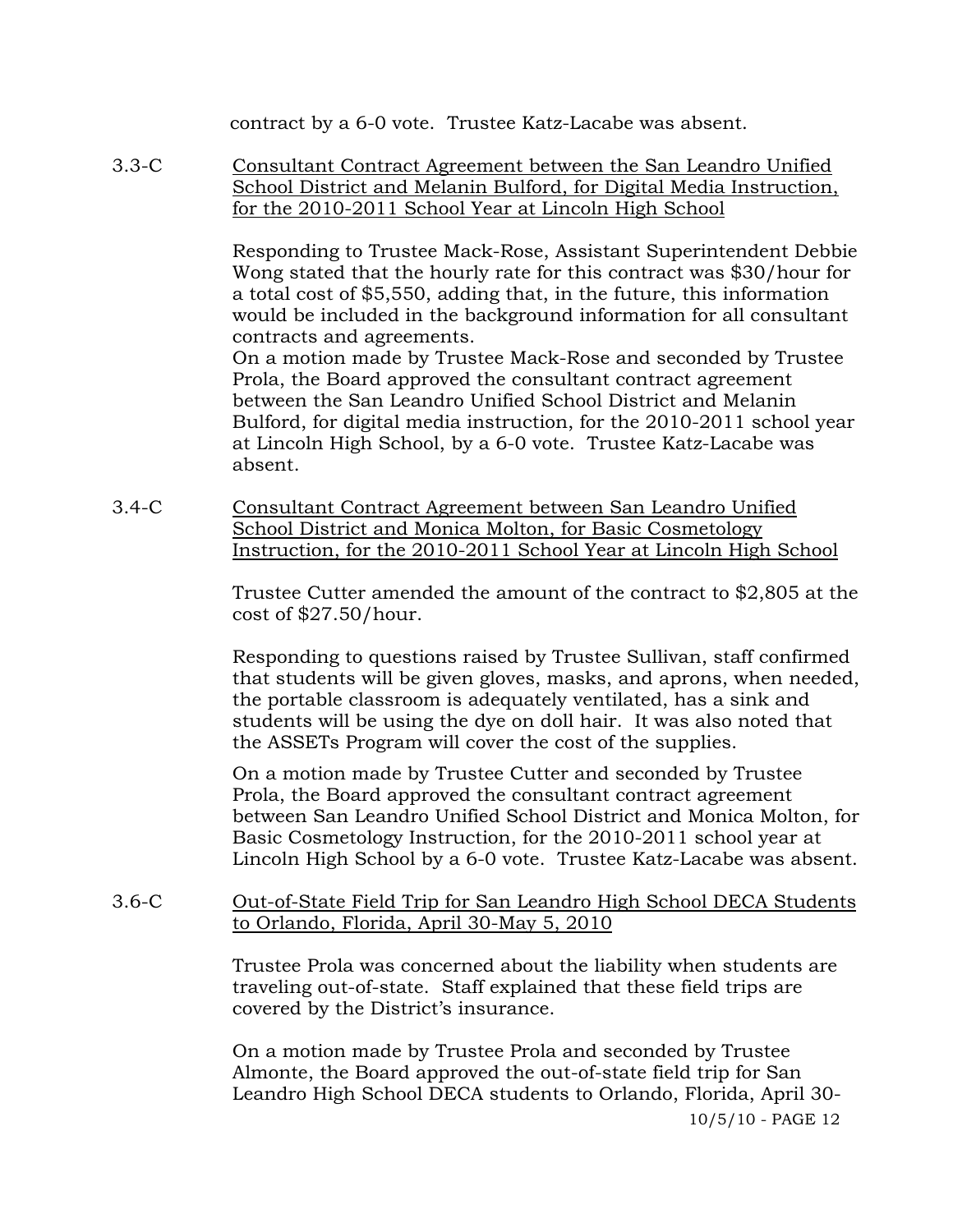May 5, 2010 by a 6-0 vote. Trustee Katz-Lacabe was absent.

## 3.7-C Recommendation for Readmission from Expulsion for Student E10- 08/09

Trustee Prola asked this item be tabled until the next meeting, due to the lack of time for discussion and to address her concerns in closed session.

On a motion made by Trustee Prola and seconded by Trustee Cutter, the Board tabled the Recommendation for Readmission from Expulsion for Student #10-08/09, by a 6-0 vote. Trustee Katz-Lacabe was absent.

### Facilities and Construction

## 5.2-C Notice of Completion for the San Leandro High School Library Expansion Project

Trustee Mack-Rose thanked District staff, and the project team from AEDIS Architects (architectural design) and Harris & Associates (construction manager) for their due diligence in resolving the noise that was noticed in the floor when walking soon after the completion of the project.

On a motion made by Trustee Mack-Rose and seconded by Trustee Cutter, the Board approved the Notice of Completion for the San Leandro High School Library Expansion Project, by a 6-0 vote. Trustee Katz-Lacabe was absent.

# **ACTION**

## Business and Operations

4.1-A Consulting Agreement between SLUSD and Public Economics Inc. (PEI) for Analyzing Redevelopment Agencies and the Impact on San Leandro Unified

> Prior to the discussion, Assistant Superintendent Song Chin-Bendib responded to a question raised by Trustee Sullivan, confirming that the Los Angeles School District litigation would have an affect on future pass-through payments.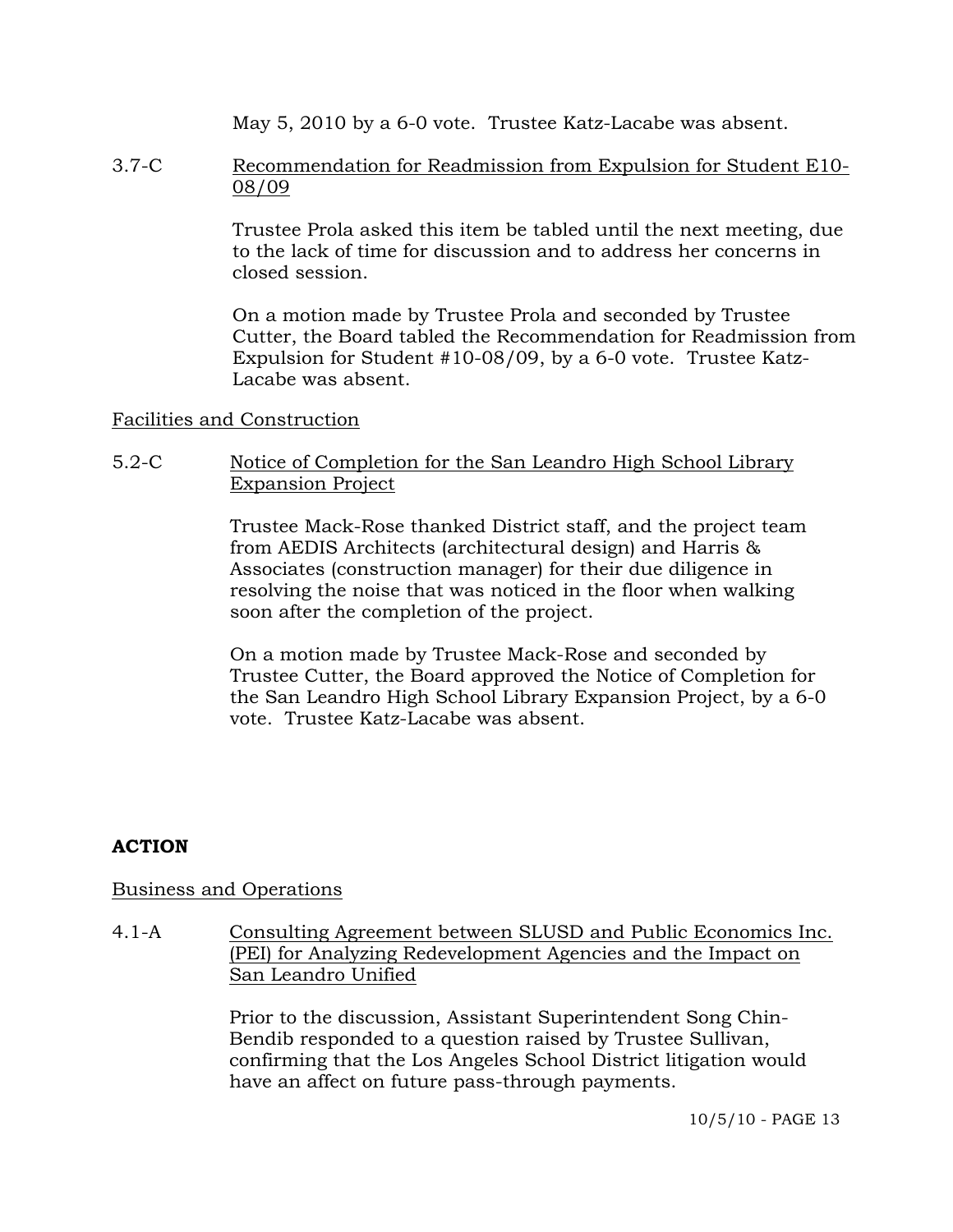She further explained that pass-through payments from RDAs to affected taxing entities can be very complex, noting that the District has five RDAs (per PEI), three will not be impacted, two, between fiscal years 2003-04 and 2007-08, will be, adding that the District has the potential of receiving \$231,000.

Walking the Board through the series of events, Assistant Superintendent Chin-Bendib, stated that initially the District did not have a fully executed contract at the time with Public Economics Inc (PEI) as it was potentially covered by the Alameda County Office of Education (ACOE). However, while the District was working with ACOE to resolve the PEI contract, ACOE would not pay for the services already done, which were considered to be unique to the District, thus the amount was paid out of the RDA/Developer Fees Fund. In order to recoup these payments, the District is requesting that the Board approve up to \$2,500 to cover any other potential RDA analysis needing to be done at a later date. Assistant Superintendent Chin-Bendib is hopeful that the District will receive the money, not just for the past years, but out years 2008-09; and 2009-10 which could amount to millions of dollars if we win this case.

On a motion made by Trustee Mack-Rose and seconded by Trustee Sullivan, the Board approved the Consulting Agreement between SLUSD and Public Economics Inc. for Analyzing Redevelopment/Agencies and the Impact on San Leandro Unified by a 6-0 vote. Trustee Katz-Lacabe was absent.

#### **INFORMATION ITEMS**

#### Educational Services

3.1-I Williams Uniform Complaint Procedures (Including Valenzuela Settlement Requirement) Quarterly Report: July –September 2010

> The Board received for information and review, the Williams Uniform Complaint Procedures (Including Valenzuela Settlement Requirement) Quarterly Report: July –September 2010.

#### **ADDITIONAL SUGGESTIONS AND COMMENTS FROM BOARD MEMBERS**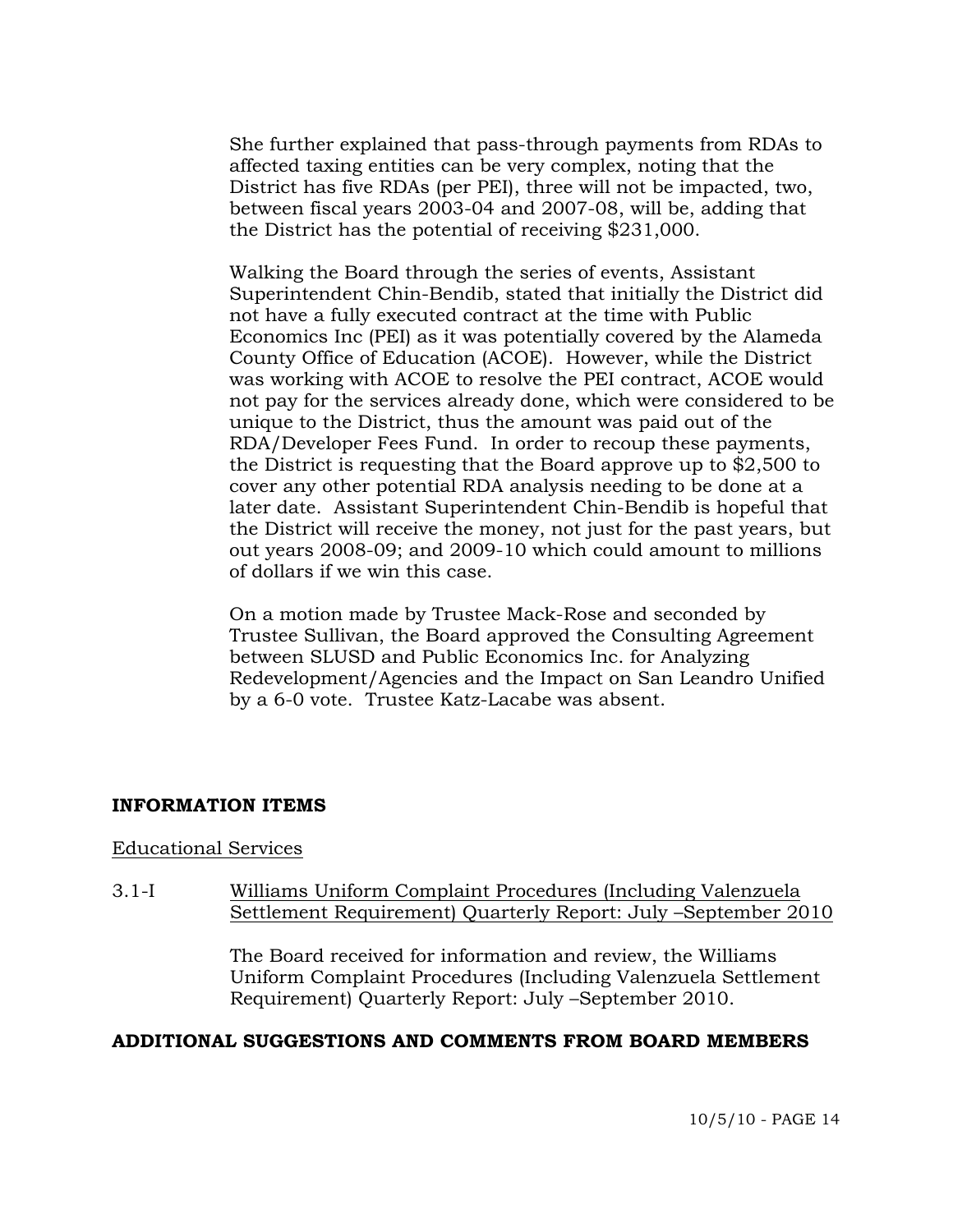Trustee Prola reminded the Board that the Board adopted a resolution last year declaring the last Friday of September as Native American Day, noting that unlike this year, she would like see the District acknowledge that day next year.

In light of this evening's agenda, Trustee Prola suggested that staff consider limiting presentations to no more that two per meeting.

She also acknowledged Andrew Soliz, Executive Manager of Food & Nutrition Services for the nutritional meals being served at the high school and asked when the Election Ad Hoc committee appointments would be made.

Trustee Prola also reported that the City Council unanimously approved their support for the District Measure M bond measure at their Monday, October 4 meeting.

- Trustee Mack-Rose attended a presentation at the high school on the CORO leadership program. She also attended the City Council meeting, adding that Measure M signs were given out. She also commented that Student Board member Engler brought signs for the Board members to distribute.
- Trustee Almonte asked for consensus to begin the discussion on the possible implementation of a 360° Principal Performance Evaluation

- Trustee Hague encouraged the Board members to attend some of the Pirate football games, particularly the Homecoming game, at which time Student Board member Engler shared the following Homecoming schedule:
	- November 5 Homecoming Dance
	- November 8-12 Homecoming Week
	- November 12 Homecoming Football game against Bishop O'Dowd

The Board adjourned into closed session at 9:55 p.m.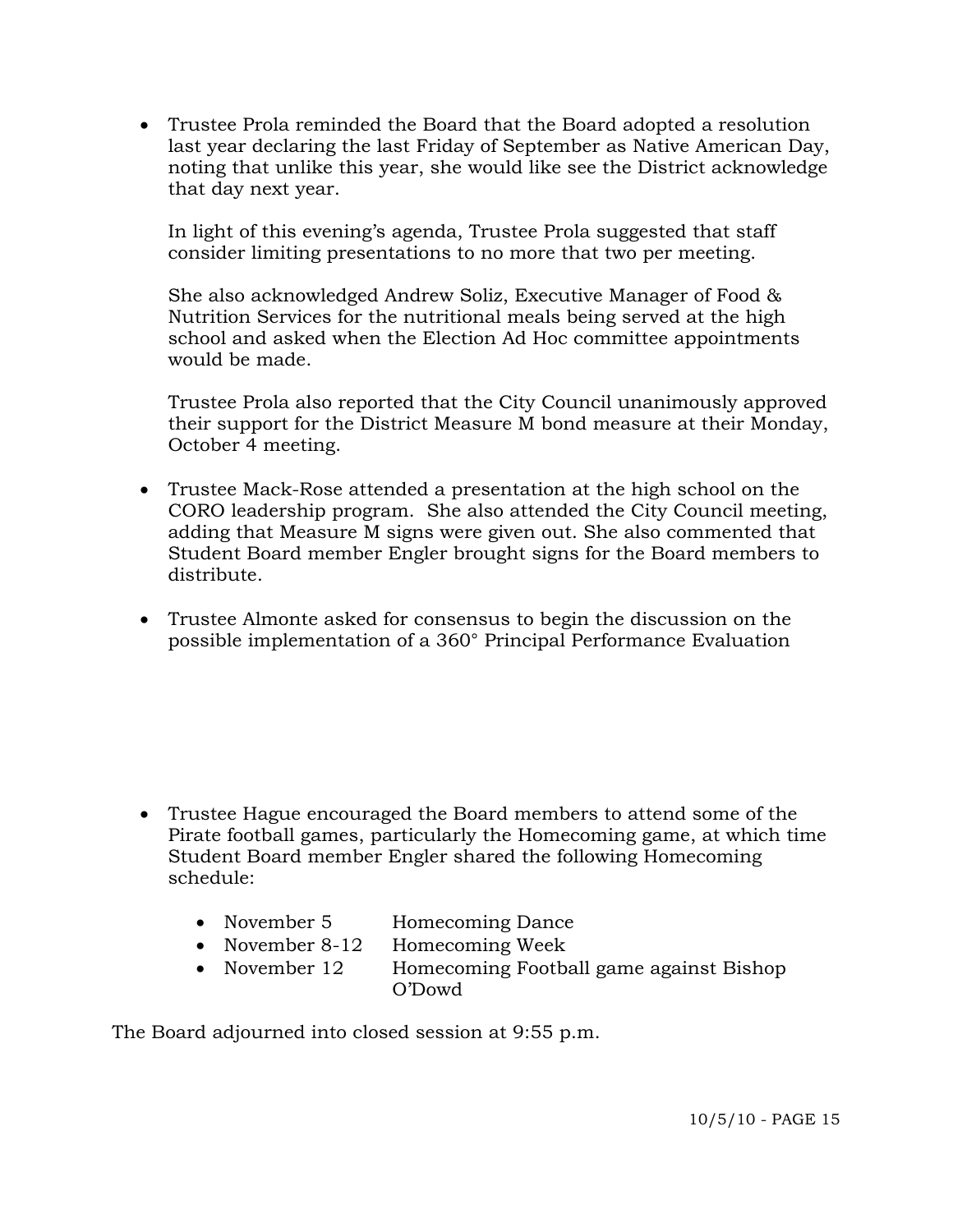The Board returned from open session at 10:24 p.m. Vice President Hague said that the Board had been in closed session where no reportable action was taken.

Trustee Almonte's request for consensus to begin investigating a 360° Principal Performance Evaluation did not receive consensus.

Trustees Lisa Hague, Diana Prola and Carmen Sullivan were appointed to the Ad Hoc Committee for Board member election. The meeting is scheduled for Friday, October 15, 4:15 p.m., at the District Office.

#### **ANNOUNCEMENT**

#### **Future Board of Education Meetings**

 **Tentative Work Session – October 12, 2010**  Regular Meeting – October 19, 2010 Regular Meeting – November 2, 2010  **Tentative Work Session – November 9, 2010**  Regular Meeting – November 16, 2010 Regular Meeting – December 7, 2010 Special Meeting – December 14, 2010 - 1st Interim Regular Meeting – January 11, 2011  **Tentative Work Session – January 18, 2011**  Regular Meeting – January 25, 2011 Regular Meeting – February 8, 2011  **Tentative Work Session – February 15, 2011**  Regular Meeting – March 1, 2011  **Tentative Work Session – March 8, 2011**  Regular Meeting – March 15, 2011 Regular Meeting – April 5, 2011 Regular Meeting – April 19, 2011 Regular Meeting – May 3, 2011  **Tentative Work Session – May 10, 2011**  Regular Meeting – May 17, 2011 Regular Meeting – June 7, 2011 Regular Meeting – June 21, 2011 Special Meeting – June 28, 2011 – Adoption Budget